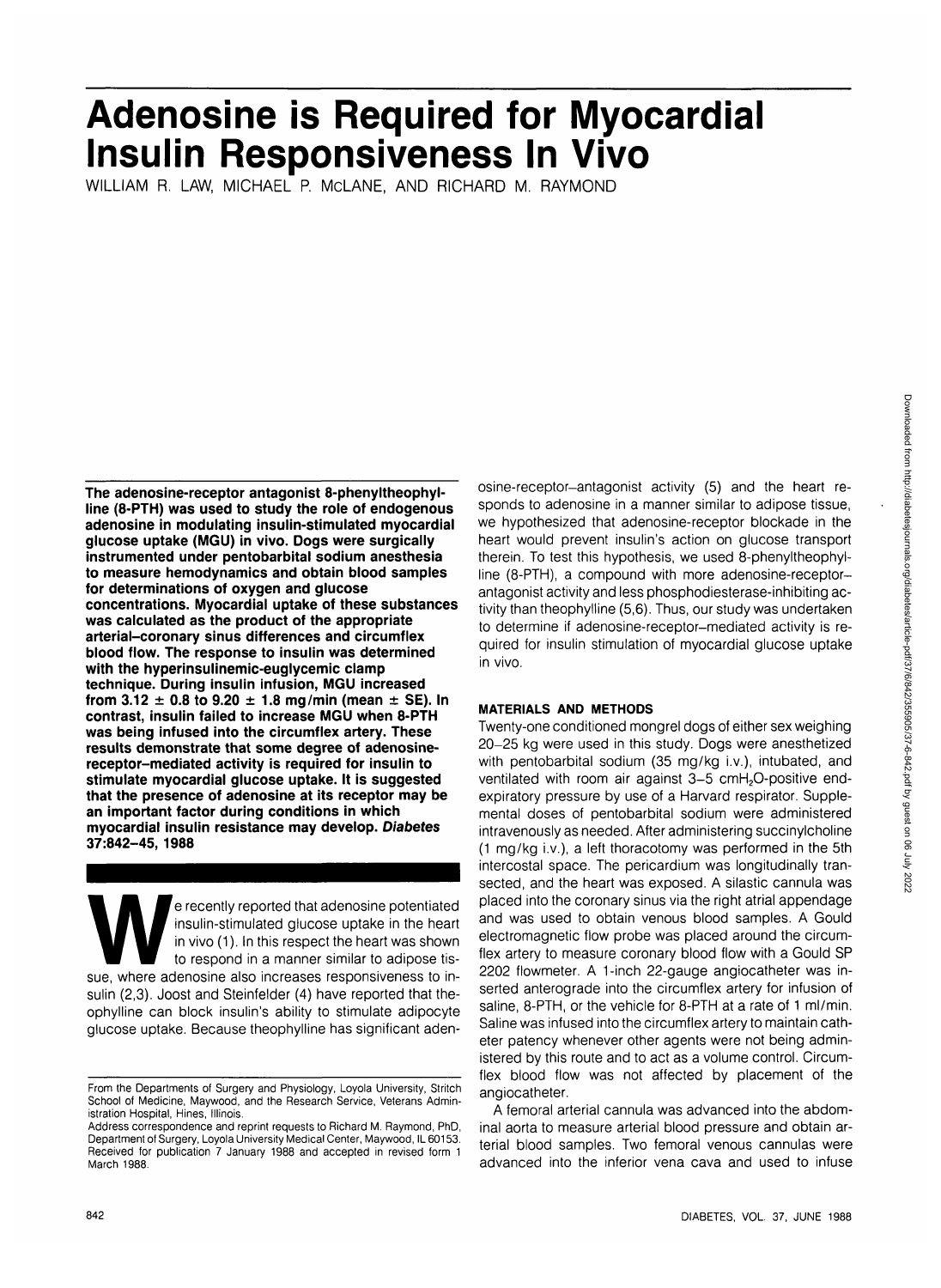## **W.R. LAW. M.P. McLANE. AND R.M. RAYMOND**



**FIG. 1. Myocardial glucose uptake during saline basal period {solid bars), control infusion of vehicle or 8-phenyltheophylline (open bars), and after establishment of hyperinsulinemic-euglycemic clamp (hatched bars). Values are means ± SE. \*P < .05 vs. basal value.**

insulin and glucose. On-line hemodynamic measurements were recorded on a Gould 2800s physiological recorder. Arterial and coronary sinus blood gases, pH, and oxygen content were determined with a radiometer Acid-Base Laboratory (ABL-3). Blood glucose was determined with a Yellow Springs 23A glucose analyzer. Myocardial uptake of glucose and oxygen were calculated as the product of the appropriate arterial-coronary sinus concentration difference and circumflex blood flow.

After surgical instrumentation, animals were allowed to stabilize for at least 60 min. Respirator volumes and rates were set by careful monitoring of arterial blood gases and pH status before initiating the temporal protocol.

Basal hemodynamic and metabolic profiles were determined during intracoronary infusion of saline. Dogs then received 8-PTH (10  $\mu$ mol/min,  $n = 5$ ), the vehicle for 8-PTH  $(n = 5)$ , or a continuation of intracoronary saline infusion  $(n = 7)$  for 20 min. The effect of 8-PTH or its vehicle on hemodynamic and metabolic parameters was then determined (control values in figures and tables). Thereafter, the response to insulin was determined with the hyperinsulinemic-euglycemic clamp technique while intracoronary 8- PTH, vehicle, or saline infusion continued. In a separate group of dogs ( $n = 4$ ) the response to insulin was followed over 3 h with intracoronary saline infusion only. Regular insulin was administered as a bolus (1.5 U/kg) followed by constant infusion (4 U/min) at a rate of 1 ml/min. A 20% Dglucose solution was infused at variable rates to maintain blood glucose at basal values. The euglycemic clamp was accepted when the arterial glucose concentration was within 5 mg/dl of the basal arterial concentration for three successive measurements made 5 min apart at a constant glucose infusion rate. Insulin was infused for a minimum of 60 min before measuring the responses to insulin. At the completion of the experiments, the dogs were killed by the rapid intravenous injection of concentrated potassium chloride.

Adenosine and 8-PTH were obtained from Calbiochem (San Diego, CA). Regular insulin was obtained from Lilly (Indianapolis, IN). A solution of 0.9% saline containing 2.5% 1 M NaOH and 7.5% ethanol was used as the vehicle to dissolve the 8-PTH to a final concentration of 10<sup>-2</sup> M.

Data were analyzed via Bartlett's test for homogeneity of

variances, followed by an analysis of variance for repeated measures. Subsequent analyses were by Duncan's multiplerange test with  $\alpha$  set at .05 for the differences among means.

# **RESULTS**

The changes in myocardial glucose uptake are displayed in Fig. 1. Myocardial glucose uptake was significantly elevated during clamp when either saline or the 8-PTH vehicle was infused. In contrast to this, myocardial glucose uptake did not change in response to insulin during 8-PTH infusion. Neither vehicle nor 8-PTH had any effect on basal glucose uptake. When insulin infusion and clamp were maintained for 3 h, myocardial glucose uptake did not change significantly (Fig. 2), indicating that the response to a 4-U/min dose of insulin reached a maximal value by 1 h.

The completeness of adenosine blockade was tested by observing the vasodilatory response to a pulse of 0.3 ml of 10~4 M adenosine through the circumflex infusion catheter before and during 8-PTH infusion. During 8-PTH infusion, the blood flow response to adenosine was severely attenuated (data not shown).

Changes in hemodynamic parameters, myocardial oxygen uptake  $(MVO<sub>2</sub>)$ , and the arterial-coronary sinus difference for glucose are listed in Table 1. Circumflex blood flow and the arterial-coronary sinus difference for glucose were elevated by clamp during infusion of saline or vehicle. These changes were not observed during 8-PTH infusion. No significant changes were observed in the other parameters listed.

In animals that received intracoronary saline, plasma insulin levels rose significantly from 24.36  $\pm$  6.8 to 37,120  $\pm$ 3578  $\mu$ U/ml (means  $\pm$  SE) during the clamp. Infusion of 8-PTH alone had no significant effect on plasma insulin compared with basal levels (16.8  $\pm$  4.6 vs. 26.5  $\pm$  8.4  $\mu$ U/ml, respectively). The clamp resulted in significantly elevated plasma insulin values of 48,650  $\pm$  1294  $\mu$ U/ml during 8-PTH infusion.

## **DISCUSSION**

These data demonstrate that adenosine-receptor-mediated activity in the myocardium in vivo is required for insulin to



**FIG. 2. Myocardial glucose uptake during saline basal period and at 1, 2, and 3 h after establishment of hyperinsulinemic-euglycemic clamp. Values are means ± SE. \*P < .05 vs. basal value.**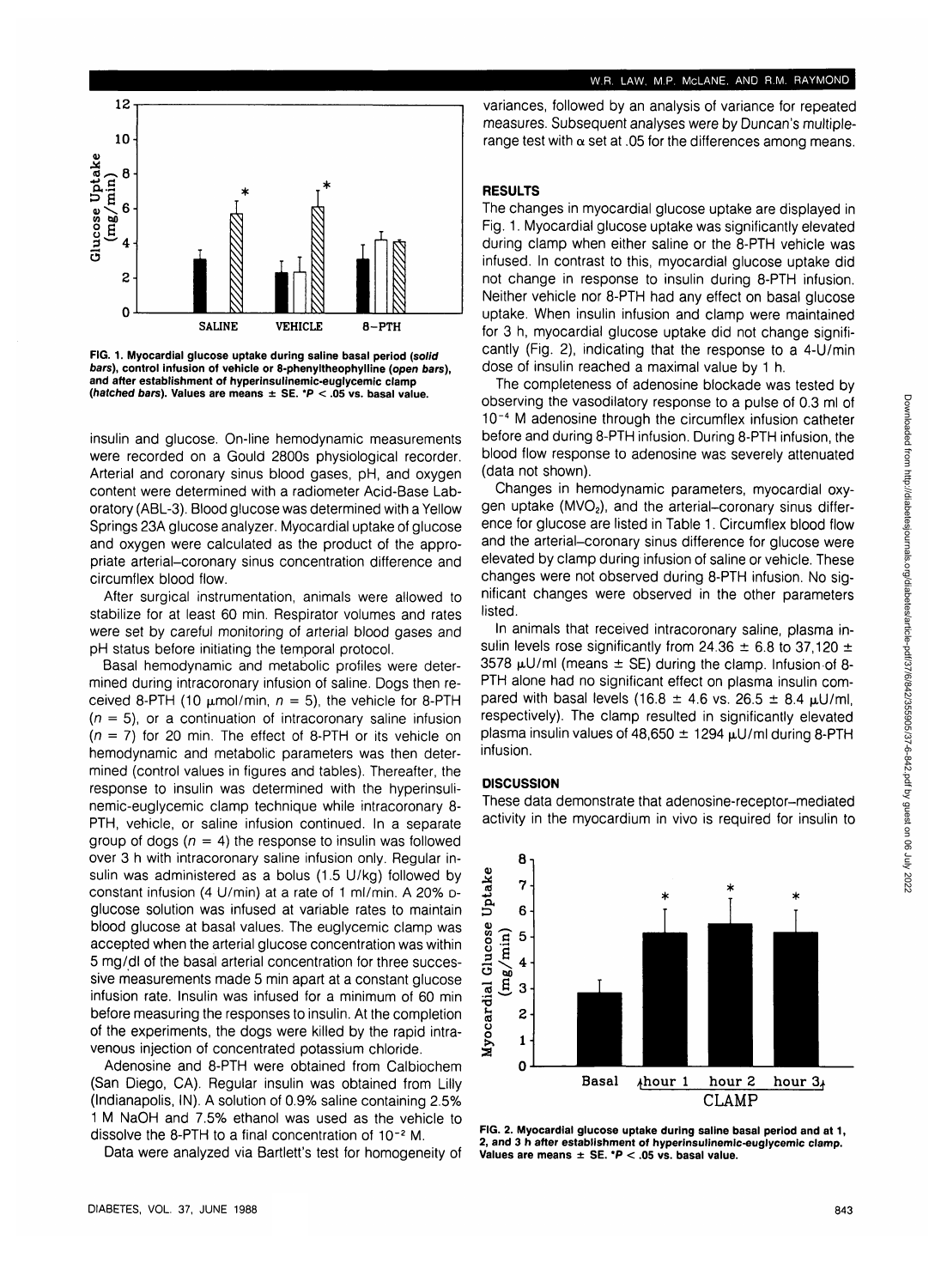#### TABLE 1

Changes in hemodynamic parameters, MVO<sub>2</sub>, and the arterial–coronary sinus difference (A–CS) for glucose during infusions under basal, control, and clamp conditions

|                           | Saline $(n = 7)$ |                   | Vehicle ( $n = 5$ ) |                 |                   | 8-Phenyltheophylline ( $n = 5$ ) |                 |                 |
|---------------------------|------------------|-------------------|---------------------|-----------------|-------------------|----------------------------------|-----------------|-----------------|
|                           | Basal            | Clamp             | Basal               | Control         | Clamp             | Basal                            | Control         | Clamp           |
| Mean arterial<br>pressure |                  |                   |                     |                 |                   |                                  |                 |                 |
| (mmHa)                    | $110 \pm 8.5$    | $110.8 \pm 5.0$   | $116.3 \pm 7.9$     | $116 \pm 13.2$  | $120 \pm 13.6$    | $110 \pm 8.5$                    | $114.6 \pm 4.0$ | $106 \pm 5.8$   |
| Blood flow                |                  |                   |                     |                 |                   |                                  |                 |                 |
| (ml/min)                  | $58 \pm 4.6$     | $82.8 \pm 19.2^*$ | $50.4 \pm 5.4$      | $63.8 \pm 7.4$  | $82.8 \pm 10.1^*$ | $58 \pm 4.5$                     | $67.2 \pm 3.8$  | $79.4 \pm 11.5$ |
| Heart rate                |                  |                   |                     |                 |                   |                                  |                 |                 |
| (beats/min)               | $148 \pm 3.0$    | $156 \pm 5.8$     | $154 \pm 5.4$       | $138.7 \pm 9.4$ | $140.3 \pm 13.1$  | $143 \pm 5.6$                    | $151.4 \pm 4.3$ | $152.6 \pm 8.2$ |
| MVO <sub>2</sub> (ml/min) | $5.57 \pm 0.7$   | $7.67 \pm 1.2$    | $4.63 \pm 0.7$      | $5.14 \pm 0.7$  | $6.09 \pm 0.8$    | $5.56 \pm 0.7$                   | $7.46 \pm 0.4$  | $7.38 \pm 1.1$  |
| A-CS glucose              |                  |                   |                     |                 |                   |                                  |                 |                 |
| (mg/d)                    | $5.38 \pm 1.7$   | $11.38 \pm 1.1^*$ | $4.5 \pm 1.3$       | $4.0 \pm 1.6$   | $8.5 \pm 0.6^*$   | $5.3 \pm 1.5$                    | $6.5 \pm .89$   | $6.13 \pm 1.9$  |

 $*P < .05$ , significantly different from basal value.

stimulate glucose uptake. When adenosine receptors were blocked by8-PTH, a competitive receptor antagonist, insulin was unable to increase myocardial glucose uptake.

We have previously reported that exogenously administered adenosine in vivo potentiated insulin-stimulated myocardial glucose uptake in a dose-dependent manner (1). We demonstrated that this effect occurred independent of changes in coronary blood flow, MVO<sub>2</sub>, and lactate uptake and was specific for this nucleoside (1). However, because we had used exogenously administered adenosine, the influence of endogenous adenosine levels on insulin's actions had not been addressed. In this study, we used 8-PTH, an alkylxanthine derivative that has been shown to provide 100% adenosine-receptor blockade with only minimal effects on phosphodiesterase activity at the concentration that we used (5,6). The effectiveness of this blockade was confirmed during our experiments by observing the loss of a vasodilatory response to adenosine infused into the circumflex artery during 8-PTH infusion. The fact that insulin was unable to increase myocardial glucose uptake in the presence of this adenosine-receptor-blocking agent demonstrates that the presence of adenosine in the concentrations produced under physiological conditions is required for this effect of insulin in heart and that adenosine's ability to allow myocardial insulin responsiveness is an adenosine-receptormediated phenomenon.

The myocardial response to insulin alone that we report herein is quantitatively similar to that reported by Downing and Lee (8) in their work with neonatal lambs. Their studies indicate that the maximal myocardial response to insulin occurs before 60 min when administered as a bolus. We used a bolus followed by a constant infusion of insulin. Establishment of hyperinsulinemic-eugfycemic clamp required 45-60 min, suggesting that at the dose of insulin that we used, the response is already maximized by the first clamp measurement. In support of this, we found that myocardial glucose uptake remained constant when the clamp was maintained for 3 h (Fig. 2).

The blockade of insulin-stimulated myocardial glucose uptake by 8-PTH cannot be attributed to hemodynamic alterations or changes in MVO<sub>2</sub>. There were no significant differences in blood pressure, heart rate, or  $MVO<sub>2</sub>$  between the groups. Although 8-PTH prevented insulin-induced increases in blood flow, its primary effect was manifested in its ability to prevent the increased arterial-coronary sinus difference for glucose that insulin normally causes. Therefore, the ability of 8-PTH to block insulin's effect on myocardial glucose uptake is not a flow-dependent phenomenon, which agrees with our previous findings (1).

We previously reported that this response of the myocardium to adenosine is similar to that of adipose tissue but opposite to skeletal muscle (1), where adenosine attenuates the action of insulin (9,10). There is also some evidence that suggests that adenosine is required for insulin's action in adipose tissue. Green (11) has reported that adipocytes in which adenosine receptors are downregulated demonstrate reduced responsiveness to insulin. Joost and Steinfelder (4) have reported that 2.5-mM concentrations of theophylline can block the stimulatory action of as much as 6 ng/ml insulin, reducing in vitro adipocyte 2-deoxyglucose uptake to zero. They suggest that this occurs as a result of the lipolytic activity of theophylline. An alternate explanation is that the blockade of insulin-stimulated glucose uptake that they report occurs as a result of the adenosine-receptorantagonist activity of theophylline (5). We obtained similar results in this study in the heart in vivo by use of 8-PTH, which is more specific as an adenosine-receptor antagonist (5) and is relatively inactive as a phosphodiesterase inhibitor (5,6). It is therefore apparent that some endogenous level of adenosine, acting at its receptor, is required for insulin action in the heart.

Before this study and our previous report, little had been done to examine the specific interaction between adenosine and insulin with respect to myocardial glucose uptake. Results from a Langendorff perfused-heart experiment performed by Fuller and Sugden (7) appear to disagree with our findings in vivo (1). Although the reason for this difference remains unclear, it is probably related to difficulties inherent in extrapolating in vitro data to an in vivo environment. These potential problems have been discussed in detail (1).

In summary, our data suggest that the presence of adenosine in myocardial tissue is required for insulin to stimulate glucose uptake and that this effect of adenosine occurs via a receptor-mediated event. Studies are underway to further characterize and define this receptor-mediated phenomenon.